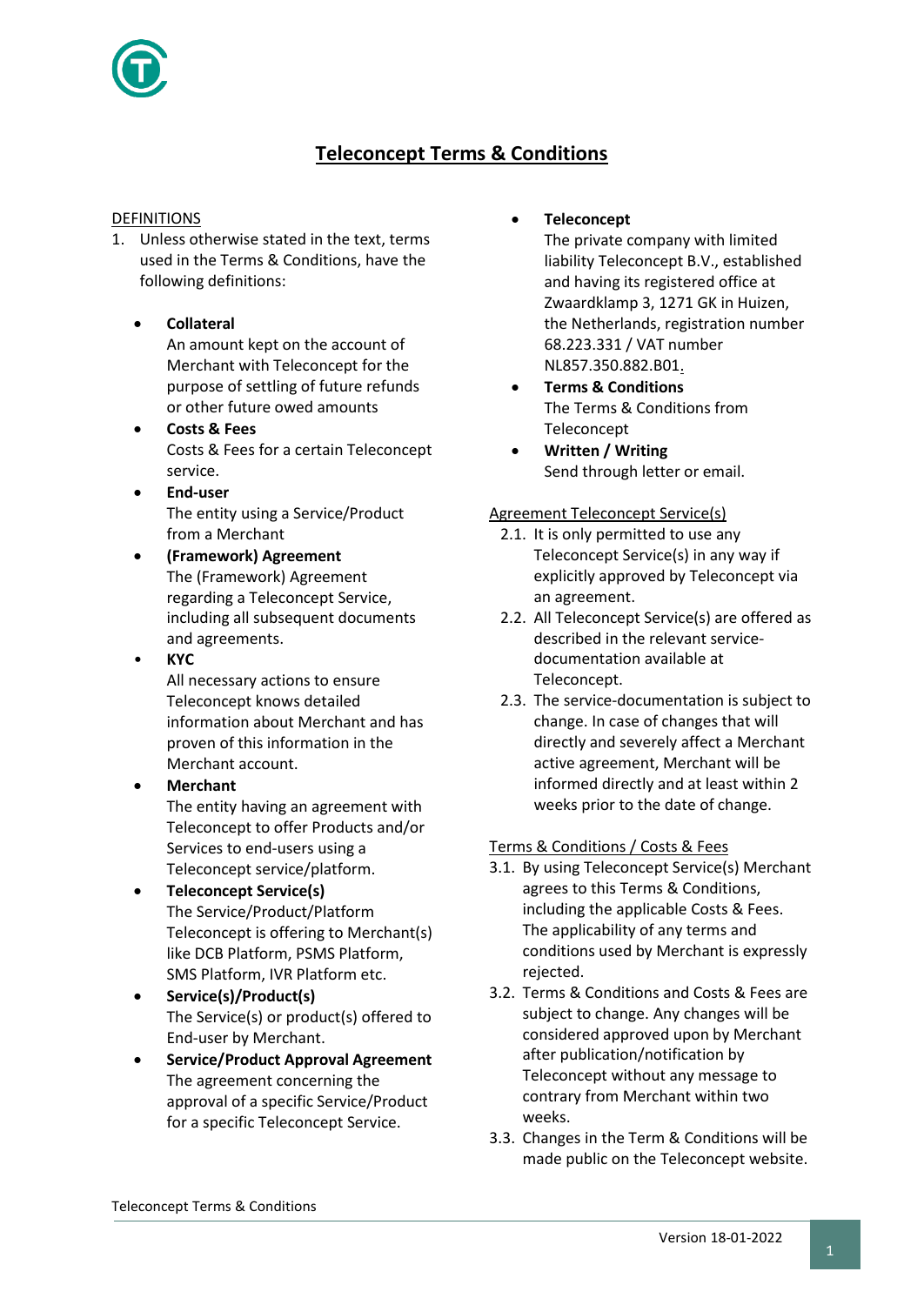

- 3.4. Notifications of changes to Costs & Fees will always be send to Merchant directly.
- 3.5. In case of changes that will directly and severely affect a Merchant active agreement, Merchant will be informed directly and at least within 2 weeks prior to the date of change.
- 3.6. Changes in Terms & Conditions and Costs & Fees as a result of any changes by third parties (including suppliers) and/or(third party) regulations, instructions or case law that are to be considered binding or reasonably desirable to Teleconcept, will also be binding to Merchant without prior notice and/or any notification time limitation.

## Contractual status

4. In case a contract is agreed upon, all relevant pre-contractual agreements will lapse, unless they can be regarded as supplementary. In the event (supplementary) agreements continue to exist or (new agreements) are made outside the contract: the following order of priority applies:

| <b>Further agreements</b>     |
|-------------------------------|
| confirmed in Writing by       |
| <b>Teleconcept (including</b> |
| Service/Product Approval      |
| Agreements)                   |
| Framework Agreement(s)        |
| <b>Terms &amp; Conditions</b> |
| Costs & Fees                  |
|                               |

## **Offers**

5. All offers, as well as the prices, fees and terms stated by Teleconcept, are always without obligation and can be revoked by Teleconcept, unless explicitly stated otherwise.

## Acceptance of Merchants

- 6.1. Merchant is obliged to fully cooperate with Teleconcept's acceptance, KYC and account review procedures.
- 6.2. Teleconcept is entitled not to accept a Merchant without stating reasons.

#### Acceptance of Services/Products

- 7.1. Teleconcept Service(s) may only be used for Service(s)/Product(s) explicitly approved by Teleconcept for that Teleconcept service(s), via an agreement.
- 7.2. Merchant is entirely responsible for offered Services/Products for which the Teleconcept Service(s) are used.
- 7.3. It is not permitted to use Teleconcept Service(s) for unlawful, illegal, misleading, criminal and/or immoral activities, services or products. This includes the following, non-exhaustive, acts:
	- Infringement of copyright(s), trademark(s), right(s) of publicity or privacy, or any other (intellectual) proprietary right(s),
	- Divulging, making public or otherwise spreading of aggressive, violent, child-pornographic, discriminating or any other type of illegal content.
- 7.4. Merchant must have the required license, registrations and/or permission to conduct its business and immediately make a copy of this available to Teleconcept at Teleconcept's request.
- 7.5. Merchant is entirely responsible for observing and complying with relevant legislation and self-regulation. This particularly, though non-exhaustively, includes:
	- "Gedragscode voor Betaalde SMS- en Mobiel Internet Diensten" (Code of conduct for paid SMS- and Mobile Web services),
	- de "Reclamecode Mobiele Diensten" (Code of Advertising Practice Committee), and
	- those documents that replace or can be identified as succeeding or similar (in other jurisdictions) to aforementioned documents.
- 7.6. Merchant is entirely responsible to comply with any instructions based on this Terms & Conditions, any agreements with Teleconcept, legislation or selfregulation from Teleconcept or (competent) third parties such as Mobile Operators or Supervisory bodies such as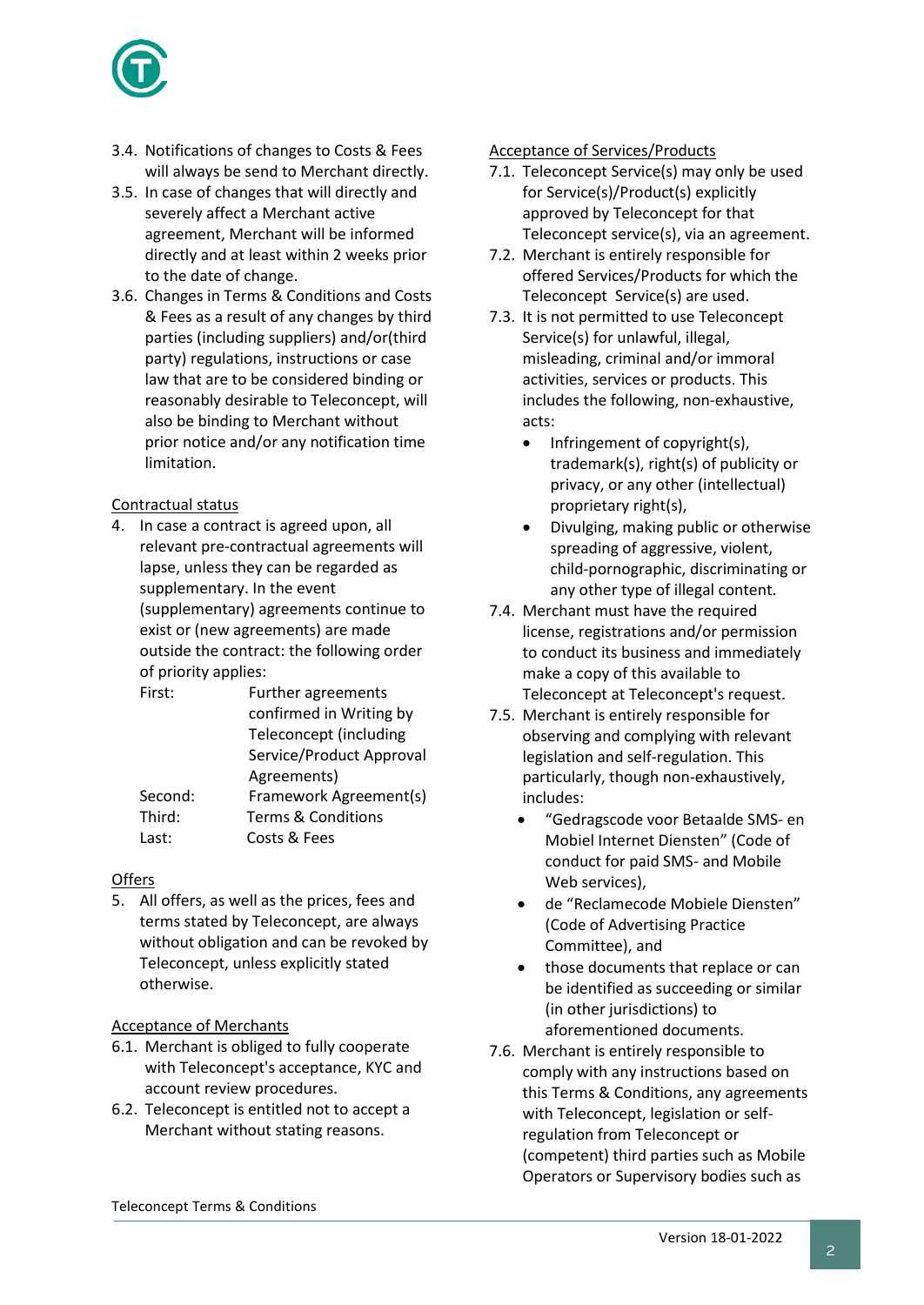

but not limited to the "Reclamecode Commissie" (Code of Advertising Practice Committee).

- 7.7. Merchant guarantees that only those Services/Products are provided to Endusers that result from an informed decision by the End-user. The expression upon which informed consent is given by the End-user must be verifiable.
- 7.8. Merchant recognises and accepts that on top of the pre-approval by Teleconcept, the Service(s)/Product(s) can be subject to (pre-)approval by the Operators and/or 'het Loket' at any time.

## Information and data from Merchant

- 8.1. Merchant must provide Teleconcept with all data that Teleconcept deems necessary for the performance of its services in a timely manner in the form desired by Teleconcept and in the manner desired by Teleconcept. Merchant guarantees the correctness, completeness and reliability of all data made available to Teleconcept by Merchant.
- 8.2. Merchant is obliged to inform Teleconcept about changes in previously provided information.
- 8.3. Orders, statements and communications from Merchant to Teleconcept must be sent to the address of Teleconcept as stated on the Website.
- 8.4. If Merchant acts contrary to the provisions of any agreement with Teleconcept, including the General Terms and Conditions, or if there is a wellfounded suspicion of this, Merchant is obliged to cooperate in an investigation into the violations and to allow access to its administration, its electronic files and the data on its server.

## Platform(s)

9.1. Teleconcept is the owner of all intellectual property rights concerning all her Services and platforms unless the contrary is expressly apparent. During the term of a(n) (Framework) Agreement, Merchant has a limited,

non-exclusive, non-transferable right to use the relevant Service(s) and platform(s).

- 9.2. Merchant may not make the functionality of a Platform available to third parties or use it for the benefit of third parties without the prior consent of Teleconcept.
- 9.3. Merchant is obliged to treat all means of access to a Platform confidentially and only make them available to its employees or third parties engaged by Merchant who need access to the Platform in the context of their daily work.
- 9.4. Teleconcept will perform regular maintenance on her Platforms. Teleconcept is entitled to apply temporary solutions or program bypasses or problem-avoiding restrictions to the Platforms. Teleconcept will use its best efforts to minimize interruptions, errors and defects.
- 9.5. Teleconcept makes every effort to adequately secure the Platforms, the connection and the data.
- 9.6. If applicable to the relevant Service, Teleconcept will provide Merchant with statistics online.

## Fraud prevention

10.1. Merchant is obliged to actively contribute to the prevention of fraud. Any instructions provided by Teleconcept on this subject, will be thoroughly followed up by Merchant as promptly as possible and within the timeframe noted by Teleconcept.

## Settlement of the Payments for Merhant

11.1. Teleconcept offers Payment-requests to the Mobile Network Operators. In this Teleconcept is dependent upon Mobile Network Operators and IT companies, and, therefore, cannot guarantee a timeframe within which acceptance of the Payment is received by the Operator.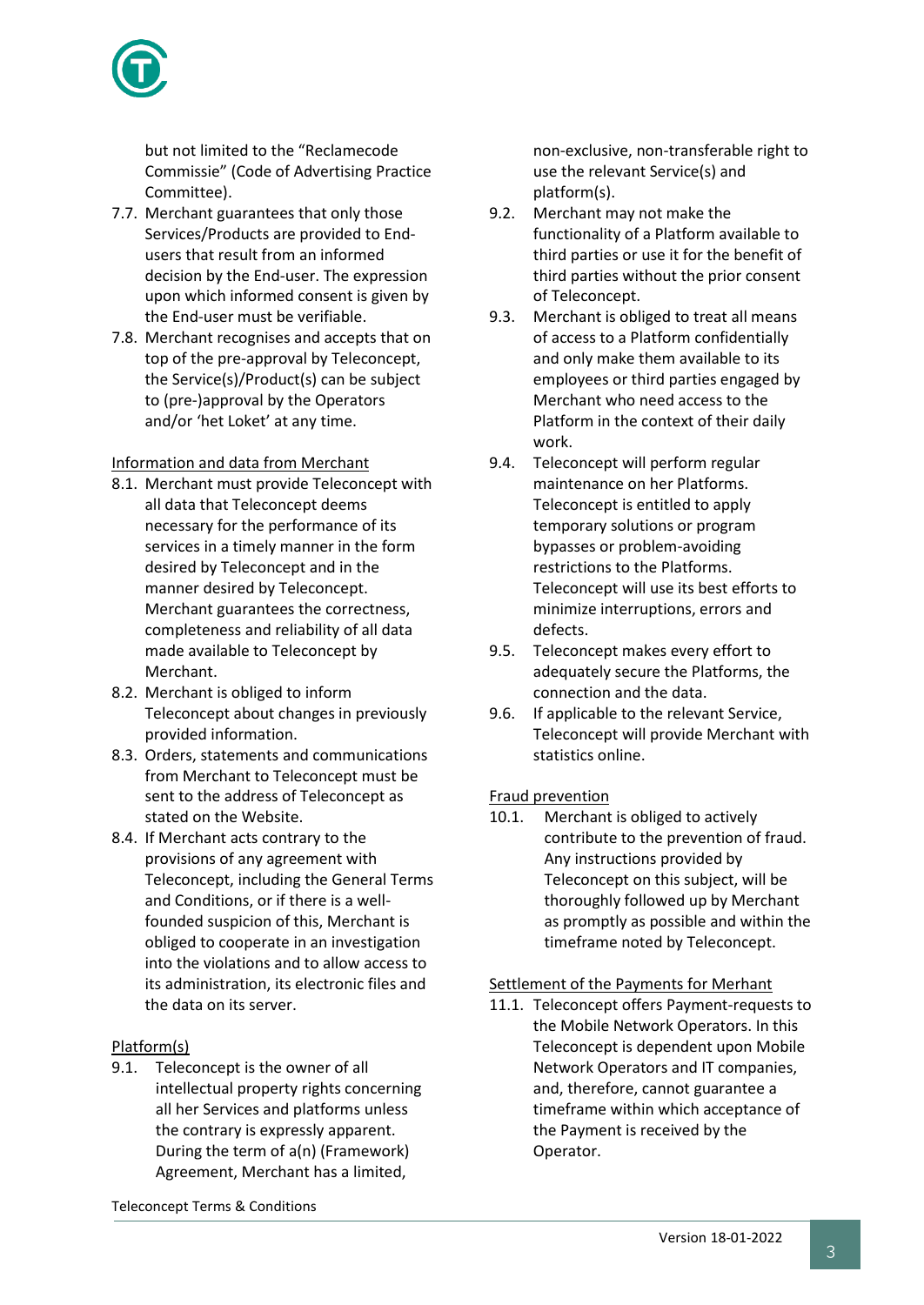

- 11.2. Merchant ensures that the contractual relationship between Merchant and the End-user allows Teleconcept to process a Payment intended for Merchant through Teleconcept Service(s) and that the End-user is adequately informed on the process.
- 11.3. Merchant indemnifies Teleconcept and the Mobile Operator against any claims that its End-users can make on Payments that End-users have made through Teleconcept Service(s).

Costs, Compensation, Invoicing and Payment

- 12.1. For every successful transaction Teleconcept will charge Merchant a fee in accordance with the specifications in the Costs & Fees sheet.
- 12.2. The Costs & Fees sheet also stipulates all further fixed and variable costs relating to the use of the relevant Service.
- 12.3. Teleconcept is allowed to settle all of Merchants owed amounts to Teleconcept or contract related third parties (such as telecom providers) with any outstanding amount of Merchant with Teleconcept.
- 12.4. Teleconcept will proceed to pay outstanding amounts (after relevant deductions) to Merchant when the amounts due to be paid by the Enduser(s) have been received by Teleconcept. Customarily this constitutes a period of 8-12 weeks after the end of the month.
- 12.5. Teleconcept may suspend the payment of a credit in the event of, or suspicion of, improper use or fraud.
- 12.6. Teleconcept is at all times authorized to hold Collateral for the purpose of settling of (future) refunds or other (future) owed amounts. The amount of the Collateral is at the discretion of Teleconcept.
- 12.7. Teleconcept will provide Merchant with monthly specifications of due amounts, fee(s) and deductions on a (digital) credit note.

12.8. Unless otherwise agreed in Writing, outstanding amounts will be paid to Merchant in euros.

## Refunds

- 13.1. Merchant indemnifies Teleconcept against all direct and indirect costs and liabilities arising from Refunds, regardless of their correctness.
- 13.2. If Merchant has too many refunds, Mobile Operators can impose a fine on Merchant or exclude Merchant for using the Teleconcept Service(s). Teleconcept is never liable for this.
- 13.3. Teleconcept can at all times charge any fines and additional costs related to transactions performed at the benefit of Merchant to Merchant or set them off against the credit.
- 13.4. Refunds can only be made within the timeframe stipulated by the Mobile Operator.

## Pledge

- 14.1. By applying the General Terms and Conditions, Merchant has:
	- undertook to pledge the Collateral to Teleconcept as security for all that which Teleconcept and the Mobile Operator can claim or obtain from him at any time, for whatever reason;
	- insofar as legally possible, pledged the Collateral referred to under the first bullet to Teleconcept and the Mobile Operator; and
	- Teleconcept has been given an irrevocable power of attorney, with the right of substitution, to pledge the Collateral to itself on behalf of Merchant, possibly repeatedly, and to do everything that is useful for the pledge.
- 14.2. Merchant guarantees that it is authorized to pledge and that the Collateral is (will) be free from rights and claims of parties other than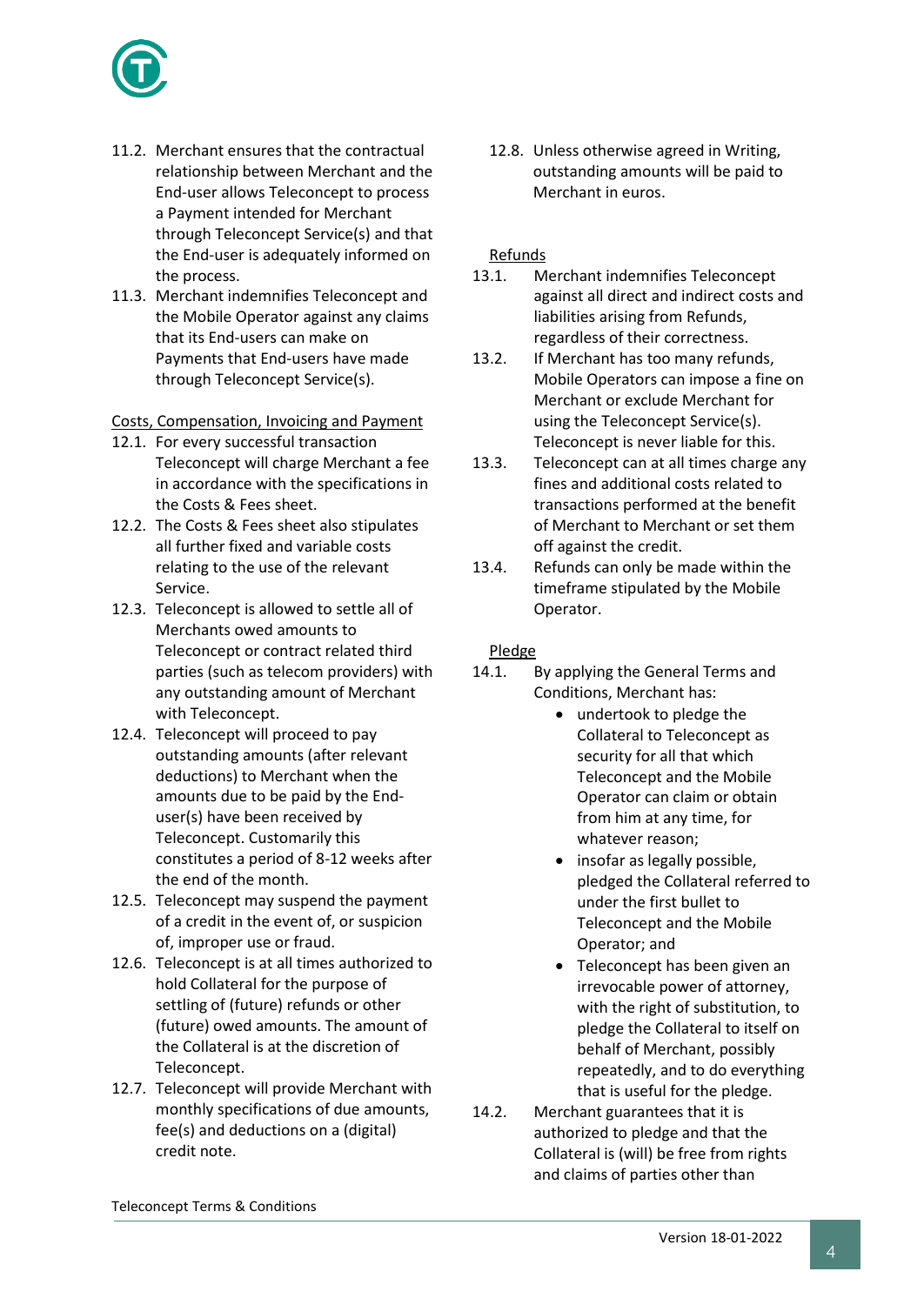

Teleconcept and/or the Mobile Operator.

14.3. Teleconcept and/or the Mobile Operator may only proceed to foreclosure of the pledged if it has a due and payable claim against Merchant and Merchant is in default of compliance. Teleconcept will not enforce more of the pledged than is necessary to settle Merchant's debt.

## Duration of a(n) (Framework) Agreement / use of Teleconcept Service(s)

- 15.1. All (Framework) Agreements apply for an indefinite period, unless otherwise specified (f.e. in the Service/Product Approval Agreement).
- 15.2. Notwithstanding the provisions of article 15.3 the (Framework) Agreement can be terminated by Teleconcept or Merchant with a notification period of 60 days.
- 15.3. The existence of a current (Framework) Agreement never includes a right to acceptance of any Services/Product for the relevant Teleconcept Service(s).
- 15.4. Teleconcept is entitled to suspend or cancel the use of (a) Teleconcept Service(s) for a specific Service/Product or to Merchant Completely and immediately without any prior given notice, for example if:
	- Teleconcept knows or suspects that Merchant is not fulfilling or has not fulfilled one or more of its legal or (contractual) obligations;
	- Merchant does not (any longer) comply with the conditions of the acceptance policy pursued by Teleconcept and/or, in the opinion of Teleconcept, the image and/or brand of Teleconcept is or threatens to be damaged by acts or omissions of Merchant;
	- Merchant is involved in fraudulent acts or acts that are otherwise contrary to laws and/or regulations and/or Teleconcept's acceptance policy, or Teleconcept suspects this;
- Merchant acts contrary to the conditions set by third parties/authorities, insofar as they apply to Merchant, and/or the applicable laws and regulations in the field of privacy and protection of personal data;
- Teleconcept receives suspension or termination instructions from a related third party (such as a Mobile Operator);
- Merchant is granted a suspension of payments or Merchant is declared bankrupt, or an application has been submitted to that effect;
- Merchant's business is liquidated or terminated other than for the purpose of reconstruction or amalgamation of businesses;
- Merchant is a natural person and Merchant has been placed under guardianship, receivership, debt restructuring or death;
- A prejudgment or enforcement attachment has been levied against Merchant under Teleconcept or the Depositary;
- The credit is insufficient for settlement of transaction costs, collateral, other costs or obligations and compensation and Merchant has not immediately topped up the credit;
- In the event of changed circumstances (for example, changed legislation or regulations or an owner of Merchant) as a result of which it cannot reasonably be required of Teleconcept to continue the (Framework) Agreement.
- 15.5. Teleconcept will inform Merchant as soon as possible if Teleconcept makes use of its right of suspension or cancelation of the use of the Teleconcept Service(s). If possible, Teleconcept will inform Merchant of the reason for the suspension or cancelation. Teleconcept may attach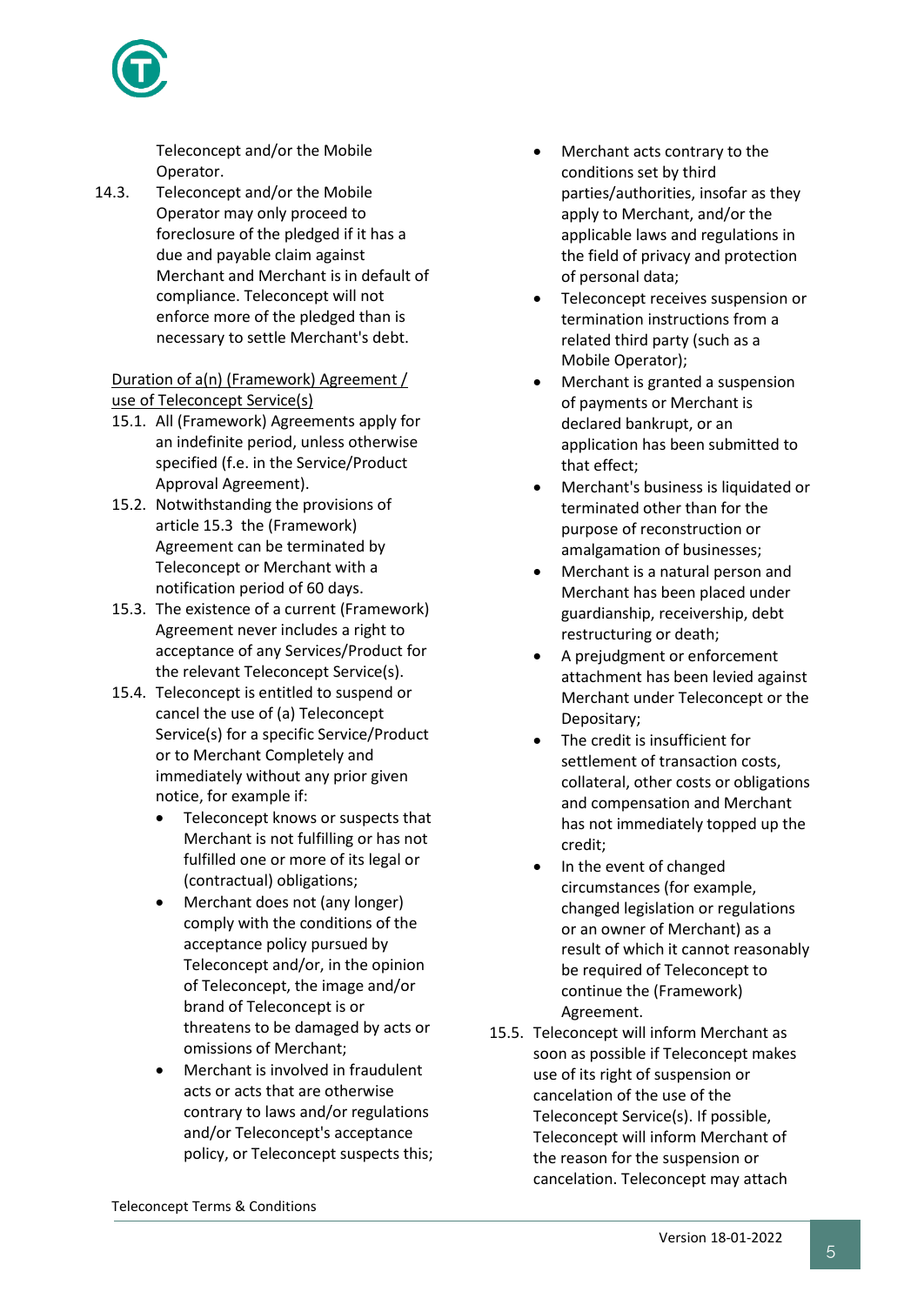

conditions to the termination of a suspension. Teleconcept is not obliged to compensate any damage caused by Teleconcept exercising its right of suspend or cancel the use of the Teleconcept Service(s). A suspension can be followed by a cancellation of the use of the Teleconcept Service(s) if the ground for suspending has not been removed or if Merchant does not meet the conditions set by Teleconcept.

- 15.6. After cancelation of the use of the Teleconcept Service(s) and/or termination of a(n) (Framework) Agreement, a(n) (Framework) Agreement will remain in force if and to the extent of handling matters resulting from a(n) (Framework) Agreement, in particular but not exhaustively referring to the sections on confidentiality and settling.
- 15.7. Teleconcept is allowed to retain outstanding amounts for settling any foreseen expenses after terminating the use of the Teleconcept Service(s).

## End-user service and complaints

- 16.1. Questions, observations and complaints by End-users concerning the Services/Products of Merchant are handled by Merchant. Merchant will carry the costs thereof.
- 16.2. In case End-users approach Teleconcept or Operators directly, Teleconcept will forward these complaints to Merchant as soon as possible. Merchant is aware of the fact and accepts the fact that Operator procedures on handling and answering End-user complaints are subject to certain stipulated timeframes, and that Operators can deem a complaint justified if the stipulated timeframe is exceeded.
- 16.3. Merchant must provide Teleconcept with information on how End-users can contact Merchant directly. Merchant accepts that upon request thereto by End-users, Teleconcept will supply and make public this information.
- 16.4. Merchant always is and remains responsible for the swift answering of questions of End-users. In the case Merchant fails to provide swift and/or adequate answers for End-users, subject to judgement by Teleconcept, Teleconcept will deduct from Merchant's Pay-outs a sum of € 25, - in standard administrative costs for every case to be handled, as well as retain any possible disputed amounts as purported by End-users for the duration of the complaint procedure. This does not in any way dismiss Merchant from its obligation to reach a satisfactory solution for the End-user. In case aforementioned failure by Merchant is deliberate and/or occurs repeatedly, Teleconcept is entitled to instantly cease providing the use of the Teleconcept Service(s).
- 16.5. In the event and from the moment that the services provided by Merchant result in or produce an unreasonable strain on Teleconcept's customer service, subject to judgement by Teleconcept, Teleconcept is permitted to charge Merchant with a standard sum of  $\epsilon$  25, - in administrative costs for every case to be handled, undiminished the right to bill any reasonable costs exceeding this standard amount.
- 16.6. Merchant is aware of and accepts that in the event Teleconcept must reimburse an End-user, Teleconcept will subsequently bill Merchant for the same amount.

## Merchant complaints

- 17.1. A Complaint about the services of Teleconcept must be submitted in Writing, stating the name, address and place of business of Merchant and a clear description of the complaint, to Teleconcept for the attention of the management.
- 17.2. Merchant must report defects regarding the services provided and/or withheld rates In Writing within 30 days after the transaction between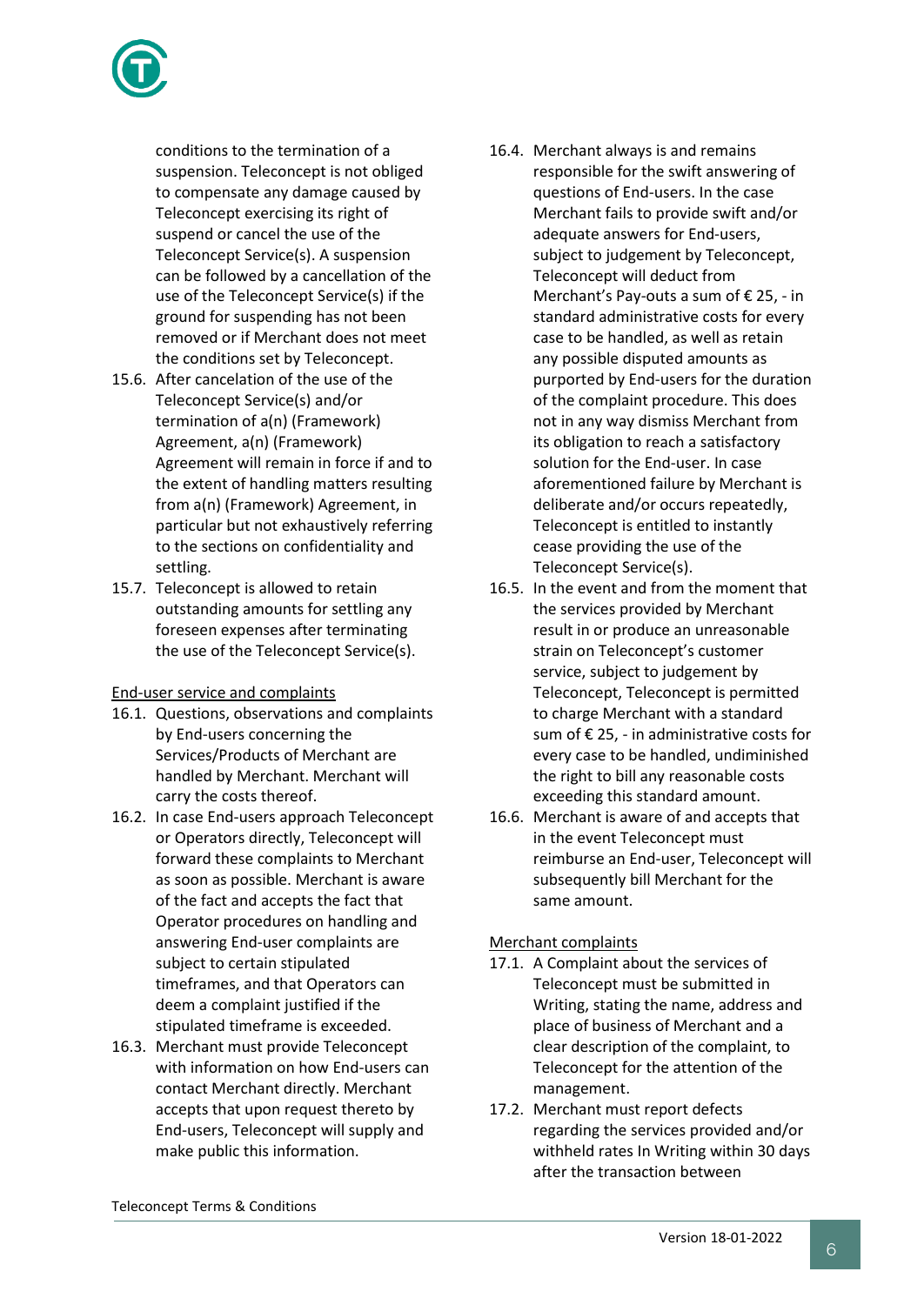

Merchant and the End-user, or within 45 days after the discovery of the defect, if Merchant demonstrates that it could not reasonably have discovered the defect earlier. After the expiry of the above-mentioned periods, Merchant is deemed to have accepted the services provided.

17.3. Complaints do not suspend the payment obligation of Merchant - for that part that does not concern the complaint.

Engagement of third parties by Merchant

- 18.1. If Merchant engages third parties, Merchant remains responsible for the fulfilment of the (Framework) Agreement.
- 18.2. If Merchant engages third parties, Merchant must ensure that, insofar as applicable, the agreement with the third party in question states that the third party will comply with the (Framework) Agreement and that Merchant will enforce the third party to comply with these obligations in court at Teleconcept's first request.

## Third Party Engagement by Teleconcept

- 19.1. Teleconcept is authorized to use the services of third parties in the performance of its Mobile Services.
- 19.2. Teleconcept will exercise due care when choosing the third parties referred to in this article.

## Liability

- 20.1. Merchant safeguards Teleconcept against all claims by third parties resulting from damage(s) or loss(es) that in any way result from non-compliance of Merchant's obligations pursuant to a(n) (Framework) Agreement, or should be at the risk of the merchant for other reasons.
- 20.2. If Merchant acts contrary to its obligations pursuant to a(n) (Framework) Agreement, Merchant is responsible for all Teleconcept's resulting damage(s) and/or loss(es) as

a result of Merchant non-compliance with the (Framework) Agreement.

- 20.3. Teleconcept is only liable insofar as this appears from a(n) (Framework) Agreement and the General Terms and Conditions.
- 20.4. Teleconcept does not accept any liability for any damage(s) and/or loss(es) suffered by Merchant, third or Underlying Party resulting from the use of offered services. Particularly, Teleconcept is not responsible for damages related to or resulting from interruptions or restrictions in access to the service provided by Teleconcept or third parties such as, but not exclusively, Mobile Operators.
- 20.5. Teleconcept is never responsible and liable, neither legally nor financially, for refunds to or the non-Payment by an End-user of the Service/Product purchased by this End-user from Merchant or for the costs that a Merchant must incur to still receive Payment from an End-user.
- 20.6. If Teleconcept is in default and this default is a direct result of an attributable shortcoming on the part of Teleconcept, Merchant must inform Teleconcept of this in Writing as soon as possible. In order to enable Teleconcept to respond adequately to the shortcoming within a reasonable period of time, the notice of default must contain a description of the shortcoming that is as detailed as possible.
- 20.7. Teleconcept is only liable for a shortcoming attributable to it that is known or should reasonably be known to the Merchant if the Merchant has given Teleconcept notice of default in the manner described in paragraph 6 of this article and Teleconcept has not adequately remedied this attributable shortcoming within a reasonable period of time.
- 20.8. Teleconcept is only liable towards Merchant for damage or loss as a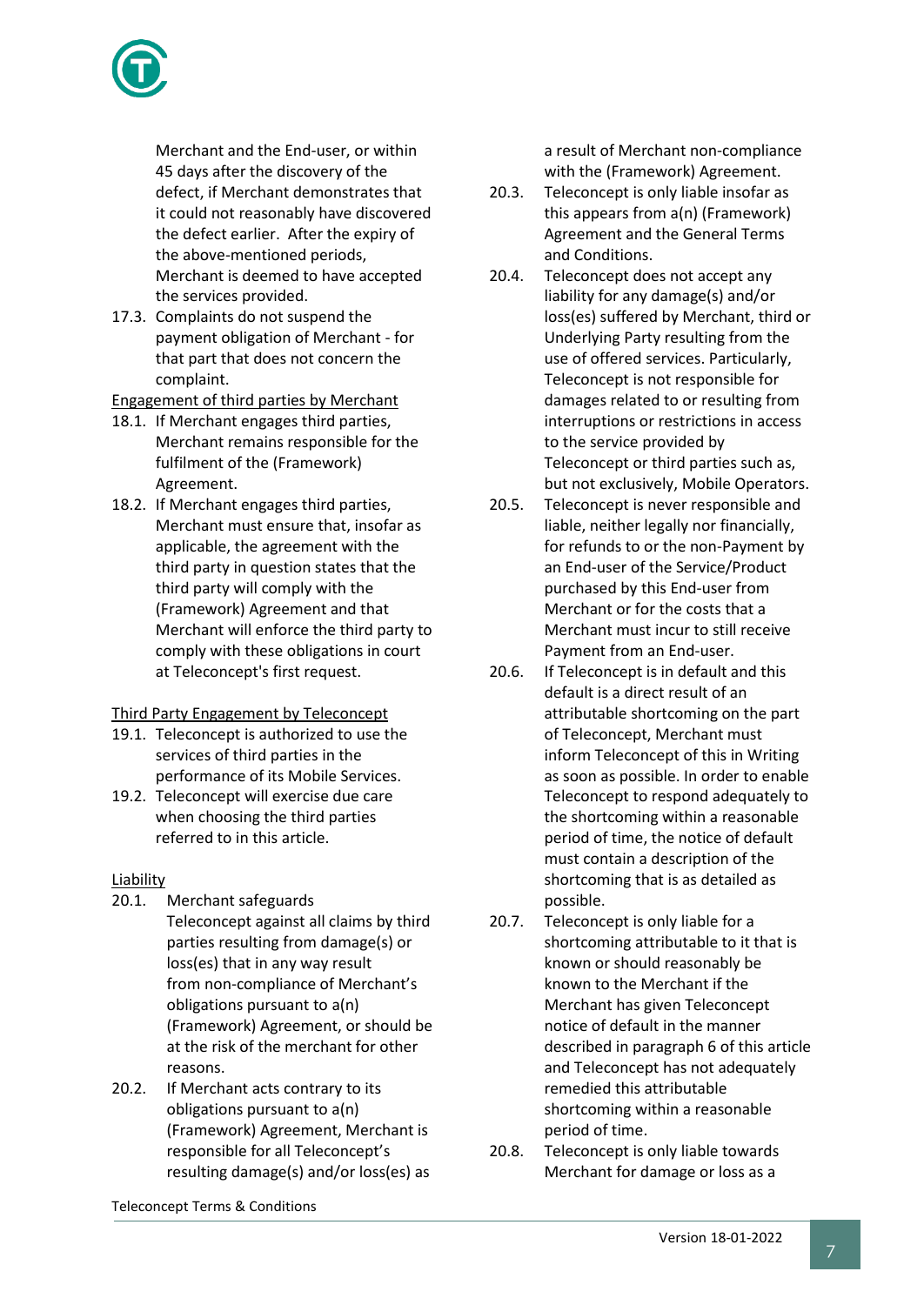

result of non-compliance, late or improper compliance with a(n) (Framework) Agreement and Terms and Conditions, insofar as this damage is the result of intent, wilful recklessness or gross negligence on the part of Teleconcept, by Teleconcept engaged third parties, or insofar as the damage is, according to popular opinion, at the risk of Teleconcept.

- 20.9. Teleconcept is never liable for indirect damage such as consequential damage, lost profit, lost savings and damage due to business interruption.
- 20.10. A condition for the existence of any right to compensation is always that Merchant informs Teleconcept In Writing about the damage as soon as possible after the damage is known to Merchant or could have been known.
- 20.11. Teleconcept's liability is at all times limited to the amount that will be paid out under Teleconcept's professional/commercial liability insurance in the relevant incident or series of incidents.
- 20.12. If and insofar as no payment is made under the liability insurance as referred to in paragraph 11 of this article, for whatever reason, any liability of Teleconcept is limited to a maximum of the net proceeds achieved by Teleconcept in the relevant calendar year with regard to the relevant Merchant.
- 20.13. The limitation of liability laid down in this article also relates to third parties engaged by Teleconcept. These third parties can therefore invoke this limitation of liability directly.

## Force Majeure

21.1. Neither of the Parties is obliged to fulfil any obligations if they are prevented from doing so as a result of force majeure. Force majeure exists if the non-compliance cannot be attributed because it is not attributable to the fault of the Party, nor is it for its

account by law, legal act or generally accepted standards.

- 21.2. If a situation of force majeure lasts longer than seven days, the Parties have the right to terminate a(n) (Framework) Agreement immediately by means of Written notice. What has already been performed pursuant to a(n) (Framework) Agreement will then be settled proportionately, without the parties owing each other anything further.
- 21.3. Force majeure in the context of the use of the Teleconcept Service(s) includes in any case, without excluding other possible cases of force majeure:
	- a. delay in or failure to perform the Teleconcept Service(s) by Teleconcept insofar as this is attributable to:
		- an international conflict;
		- a violent, terrorist or armed action;
		- a measure by any domestic, foreign or international government;
		- a measure by a supervisory authority;
		- a boycott campaign;
		- industrial disturbances at third parties or among our own staff;
		- a failure in the electricity supply, in communication links or in Teleconcept or third party equipment;
		- a natural disaster;
		- a fire;
		- flooding;
		- a robbery; or
		- a nuclear disaster
	- b. delay in or failure to perform the Teleconcept Services by Teleconcept as well as all other possible consequences such as the disclosure of Payment details and changing the status of Payments insofar as this can be attributed to the wilful and aimed at the Teleconcept Service(s), interruption, penetration,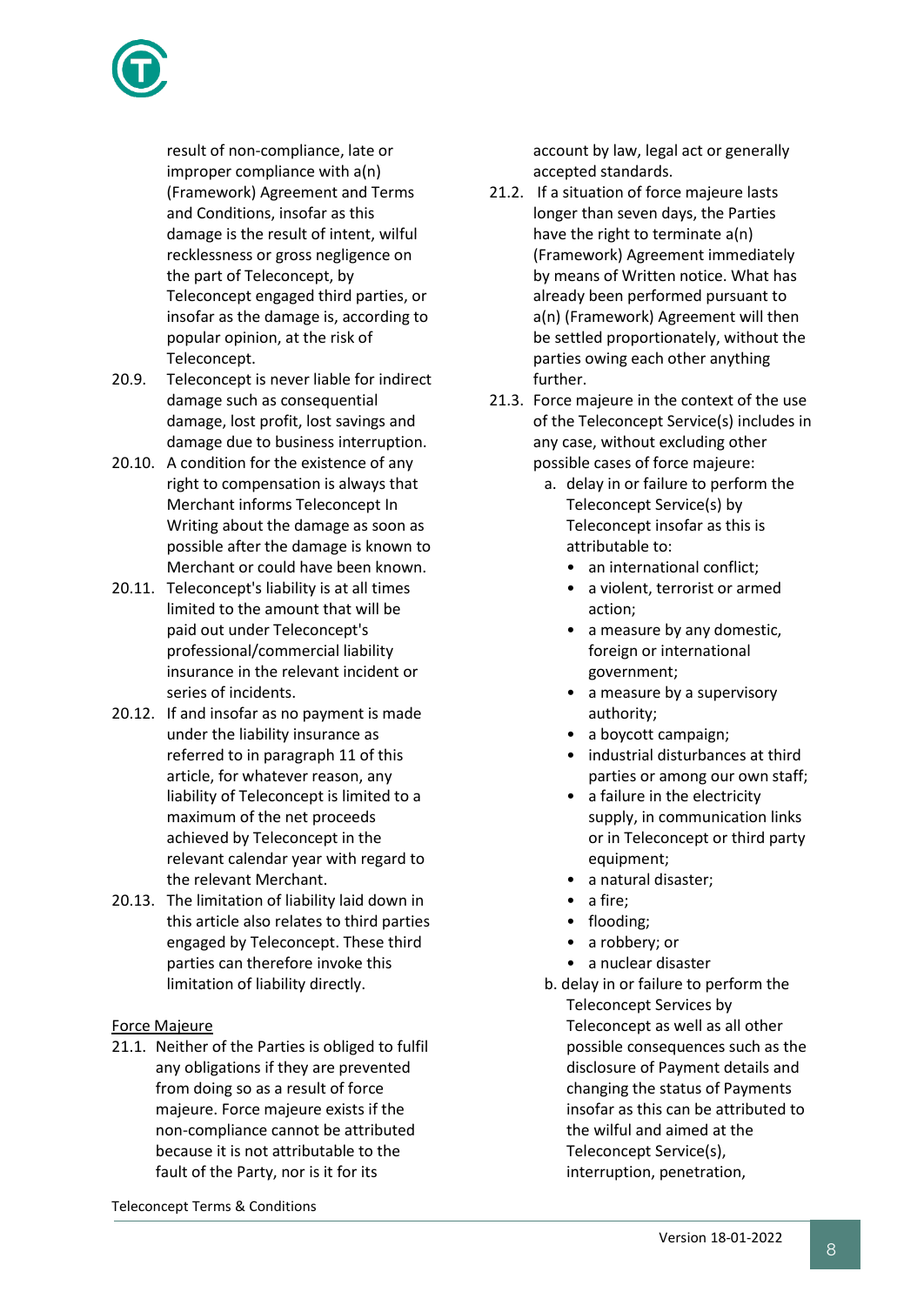

manipulation, destruction or theft by third parties.

21.4. Force majeure is also the event in which a third party engaged by Teleconcept terminates its services to Teleconcept as a result of an application for suspension of payment, the third party is declared bankrupt or is liquidated, on the understanding that this termination of the service provided by the third party is not due to any unlawful act by Teleconcept. Teleconcept has the obligation to make every effort to have the relevant service performed by another institution as soon as possible.

## Processing personal data

- 22.1. In the performance of a(n) (Framework) Agreement, the Parties process personal data. Each Party qualifies as responsible with regard to these personal data insofar as the Party processes it for its own purposes and with its own means. Teleconcept only recognizes the role of processor if and insofar as it has expressly agreed this with Merchant
- 22.2. Each Party guarantees that it will process the personal data in accordance with the applicable laws and regulations with regard to the processing of personal data and will take appropriate technical and organizational (security) measures to protect the personal data against loss and/or any form of unlawful processing.
- 22.3. Merchant will ensure that every Enduser is informed about the provision of (personal) data to Teleconcept for the purpose of processing the execution of a(n) (Framework) Agreement.
- 22.4. Merchant will not use nor let obtained MSISDNs of End-users be used for purposes other than Payment acts within a(n) (Framework) of the Teleconcept service. Obtained MSISDNs and/or received messages from Endusers will not be stored longer than permitted by law and legislation.
- 22.5. Merchant agrees to the inclusion of its, and its related persons, personal data in the records of Teleconcept. This personal data includes name, address, contact information and all other data provided with or as a result of a(n) (Framework) Agreement and which are necessary for the execution of a(n) (Framework) Agreement, the acceptance and review process and the execution of Payment Orders. Teleconcept will treat this information confidentially and will not make it available to third parties unless:
	- this is necessary for the execution of Payment Orders under a(n) (Framework) Agreement; or
	- insofar as data must be made available on the basis of a statutory regulation.
- 22.6. Teleconcept has a privacy policy and a cookie policy. These are available on the website.

## Intellectual Property

- 23.1. Teleconcept and/or Merchant retains all intellectual property rights to the works they contribute and that are used and/or made available in the context of a(n) (Framework) Agreement. Each Party indemnifies the other Party against all claims by third parties based on alleged infringement of the intellectual property rights that it has contributed. Unless expressly agreed otherwise In Writing, no transfer of intellectual property takes place under a(n) (Framework) Agreement.
- 23.2. Merchant is expressly prohibited from multiplying, forwarding, disclosing and/or exploiting products, working methods, system documentation, manuals, advice and other intellectual products of Teleconcept in the broadest sense of the word, directly or indirectly, unless these products, expressly (and in Writing) are intended for reproduction, disclosure and/or exploitation. Disclosure can therefore only take place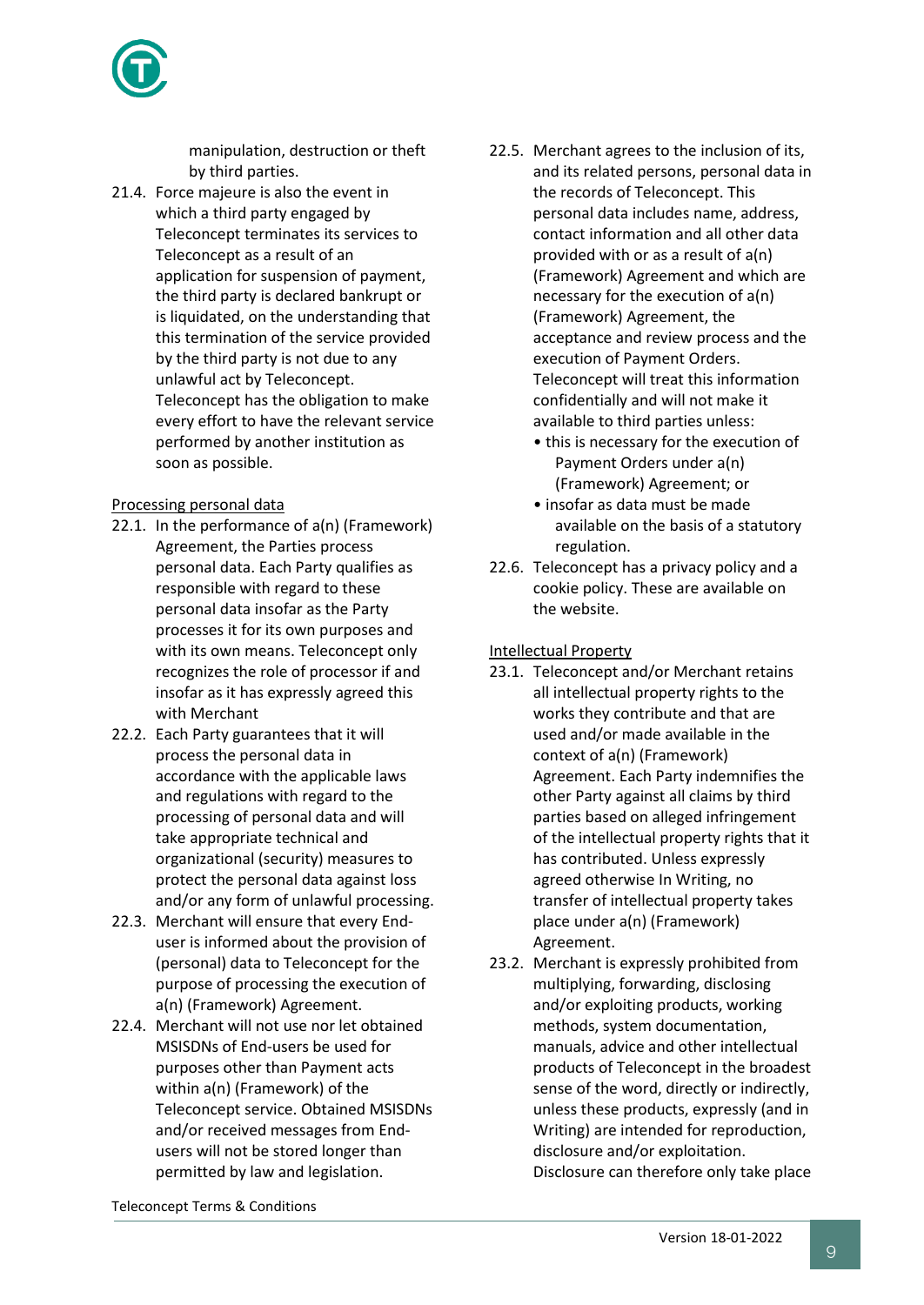and only after obtaining Written permission from Teleconcept.

#### **Secrecy**

- 24.1. Parties undertake to maintain confidentiality of data concerning machinery, inventions, patents, copyrights, drawings, contracts, organisation, suppliers and customers and furthermore all other business matters of the Parties, of which the other party knew or should have known, until 36 months after termination of a(n) (Framework) Agreement that they are confidential.
- 24.2. Parties fully guarantee that its employees, advisors, directors and third parties engaged by the parties will strictly comply with the provisions regarding confidentiality.
- 24.3. Parties will impose its obligations under this article on any third parties engaged by it.
- 24.4. Without permission of Merchant, Teleconcept is not entitled to use the information made available to it by Merchant for a purpose other than that for which it was obtained. An exception is made to this, however, if Teleconcept acts for itself in administrative, civil, supervisory or criminal proceedings in which these documents may be important and/or have been claimed. Teleconcept will notify Merchant of the submitted documents to third parties, unless this is not permitted due to legal requirements.

## Miscellaneous

- 26.1. Merchant must refrain from activities that could damage the reputation and/or the Teleconcept brand and/or its trade names.
- 26.2. All notifications on account of a(n) (Framework) Agreement by one party to the other party will occur in Writing to the address of the respective party written in a(n) (Framework) Agreement, the [info@teleconcept.nl](mailto:info@teleconcept.nl) address for

Teleconcept, or the (email) addresses provided by Merchant in the account.

- 26.3. Parties will not make public the content of a(n) (Framework) Agreement without Written authorisation of the other party, unless required by law. All data and information concerning the Teleconcept Services will be treated as strictly confidential by both parties.
- 26.4. If any provision under a(n) (Framework) Agreement, including the Terms & Conditions, the Fees & Costs and Service/Product Approval Agreement(s), proves to be invalid under the applicable law(s), the remaining parts will continue in force. If aforementioned occurs, the parties will attempt to replace the invalid provision with a valid one that expresses, to the furthest extent possible, the parties' initial intention(s) when they agreed upon said invalid provision.
- 26.5. Parties recognise that an important component of a(n) (Framework) Agreement is linked to existing contracts and contracts to be agreed upon with third parties (including Mobile Operators), which can result in adaptations/modifications. One example (non-exhaustive) is that Operators will charge an amount in case a certain percentage of uncollectable messages is exceeded, which will subsequently be billed to Merchant.
- 26.6. If any part of a(n) (Framework) Agreement, including the Terms & Conditions, the Fees & Costs and Service/Product Approval Agreement(s), are ever translated into another language, the English version will remain leading.

#### Applicable law and competent court

27. A(n) (Framework) Agreement including the Terms & Conditions, the Fees & Costs and Service/Product Approval Agreement(s), and all that arises from it is governed by Dutch law.